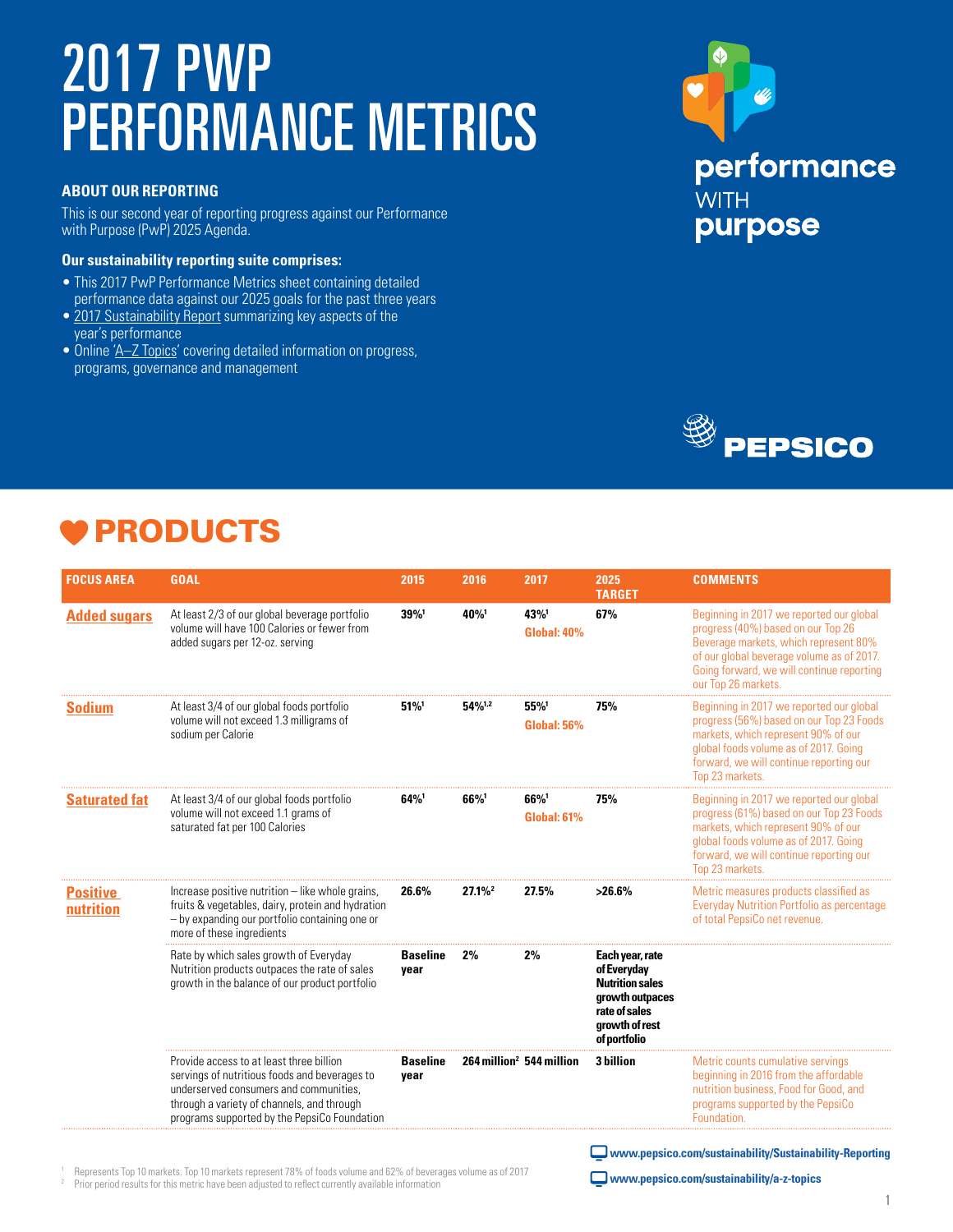### **PLANET**

| <b>FOCUS AREA</b> | <b>GOAL</b>                                                                                                                                                                                                                             | 2015                                                                                                                                                                                                                                                          | 2016                                                                   | 2017                     | 2025<br><b>TARGET</b>              | <b>COMMENTS</b>                                                                                                                                                                                                                                                  |  |  |  |
|-------------------|-----------------------------------------------------------------------------------------------------------------------------------------------------------------------------------------------------------------------------------------|---------------------------------------------------------------------------------------------------------------------------------------------------------------------------------------------------------------------------------------------------------------|------------------------------------------------------------------------|--------------------------|------------------------------------|------------------------------------------------------------------------------------------------------------------------------------------------------------------------------------------------------------------------------------------------------------------|--|--|--|
| <b>Water</b>      | Improve water-use efficiency of our<br>direct agricultural supply chain by 15%<br>in high-water-risk sourcing areas                                                                                                                     | <b>Baseline</b><br>year                                                                                                                                                                                                                                       | $\mathbf{I}$                                                           | $\overline{\phantom{0}}$ | 15%                                | Baseline validation in progress;<br>high-water-risk locations defined<br>by WRI's Aqueduct tool.                                                                                                                                                                 |  |  |  |
|                   | Build on the 25% improvement in water-<br>use efficiency achieved as of 2016 with<br>additional 25% improvement by 2025,<br>focusing on manufacturing operations<br>in high-water-risk areas                                            | <b>Baseline</b><br>year                                                                                                                                                                                                                                       | $1\%$                                                                  | 2%                       | 25%                                | Between 2006–2015, water-use efficiency<br>improved by 25.8% in legacy operations.                                                                                                                                                                               |  |  |  |
|                   | Maximize water reuse in high-water-risk areas<br>and strive to have 100% of wastewater from<br>our operations meet PepsiCo's high standards<br>for protection of the environment                                                        | $\overline{\phantom{0}}$ 1                                                                                                                                                                                                                                    | 90%                                                                    | 95%                      | 100%                               | 2016 was the baseline year; where<br>wastewater discharges are not metered,<br>volume is estimated based on production<br>and process data.                                                                                                                      |  |  |  |
|                   | Work to provide appropriate access to safe<br>water, sanitation and hygiene (WASH) for<br>100% of our own manufacturing employees                                                                                                       | $\overline{\phantom{0}}$                                                                                                                                                                                                                                      | $14\%$ <sup>2</sup>                                                    | 46%                      | 100%                               | Manufacturing locations assess their<br>conformance against 12 criteria encapsulated<br>in our internal WASH standard and based on<br><b>World Business Council for Sustainability</b><br>(WBCSD) guidance.                                                      |  |  |  |
|                   | Replenish 100% of the water we consume<br>in manufacturing operations located in<br>high-water-risk areas, and ensure that<br>such replenishment takes place in the same<br>watershed where the extraction has occurred                 | _1                                                                                                                                                                                                                                                            | 26%                                                                    | $22\%$ <sup>3</sup>      | 100%                               | Each year, progress will be measured against<br>the volume of consumed water in previous<br>year. Replenishment benefits claimed for<br>local activities are capped at 100% to<br>prevent overachieving projects from<br>inflating global progress measurements. |  |  |  |
|                   | Advocate for strong water governance in<br>communities and watersheds where we<br>operate, promoting water solutions that<br>meet local needs                                                                                           | <b>Our actions include:</b><br>• Advocating for the adoption of smart water<br>policies and regulations<br>. Sharing information and best practices with<br>water stakeholders<br>. Supporting public education and training for<br>consumers and communities |                                                                        |                          |                                    |                                                                                                                                                                                                                                                                  |  |  |  |
|                   |                                                                                                                                                                                                                                         |                                                                                                                                                                                                                                                               | Further details found on Water section of<br>A-Z Topics on pepsico.com |                          |                                    |                                                                                                                                                                                                                                                                  |  |  |  |
|                   | Initiate and support collaborative efforts with<br>other stakeholders to address water risk and<br>mitigate water insecurity                                                                                                            | <b>Examples of collaboration include:</b><br>. Collaboration with 2030 Water Resources Group<br>. Hydro-BID project in partnership with<br><b>Inter-American Development Bank, PepsiCo</b><br>and PepsiCo Foundation                                          |                                                                        |                          |                                    |                                                                                                                                                                                                                                                                  |  |  |  |
|                   |                                                                                                                                                                                                                                         | Further details found on Water section of<br>A-Z Topics on pepsico.com                                                                                                                                                                                        |                                                                        |                          |                                    |                                                                                                                                                                                                                                                                  |  |  |  |
|                   | With the PepsiCo Foundation and its partners,<br>work to provide access to safe water to a total<br>of 25 million people since 2006 in the world's<br>most at-water-risk areas, with a focus on<br>communities near where PepsiCo works | 9 million                                                                                                                                                                                                                                                     |                                                                        | 11 million 16 million    | 25 million                         | Metric counts the cumulative number<br>of people provided with access to safe<br>water since 2006.                                                                                                                                                               |  |  |  |
| Climate           | Scope 1 & 2: Reduce absolute greenhouse<br>gas (GHG) emissions by at least 20% by 2030                                                                                                                                                  | <b>Baseline</b><br>year                                                                                                                                                                                                                                       | $6\%^4$                                                                | 11%                      | 100%<br>(of 2030<br><b>TARGET)</b> | Percentage for Scope 1 & 2 represents<br>cumulative progress toward our 2030<br>target reduction amount.                                                                                                                                                         |  |  |  |
|                   | Scope 3: Reduce absolute greenhouse<br>gas (GHG) emissions by at least 20% by 2030                                                                                                                                                      | <b>Baseline</b><br>year                                                                                                                                                                                                                                       | $1\%$ <sup>5</sup>                                                     | 7%                       | 100%<br>(of 2030<br>TARGET)        | Percentage for Scope 3 represents<br>cumulative progress toward our 2030<br>target reduction amount.                                                                                                                                                             |  |  |  |

<sup>1</sup> Data for this time period not available<br><sup>2</sup> In 2017 Pensi<sup>n</sup>o reset the baseline to a

<sup>2</sup> In 2017, PepsiCo reset the baseline to account for full reporting from all manufacturing locations and better alignment to the WBCSD WASH Pledge, resulting in a decline in the baseline from 80% to 14%; primary drivers of gap to full compliance include training programs, signage and program documentation

<sup>3</sup> As a result of franchising of operations in Jordan, replenishment benefits attributed to work in that watershed

in 2016 have been removed from progress reporting for this goal in 2017 <sup>4</sup> Percentage for Scope 1 & 2 represents cumulative progress toward the goal, where the denominator is 100% target; previously reported as reduction to baseline, where denominator was 20%; amended to align

progress reporting with Scope 3<br>Percentage for Scope 3 represents cumulative progress toward the goal, where the denominator is 100% target 5

 **www.pepsico.com/sustainability/Sustainability-Reporting**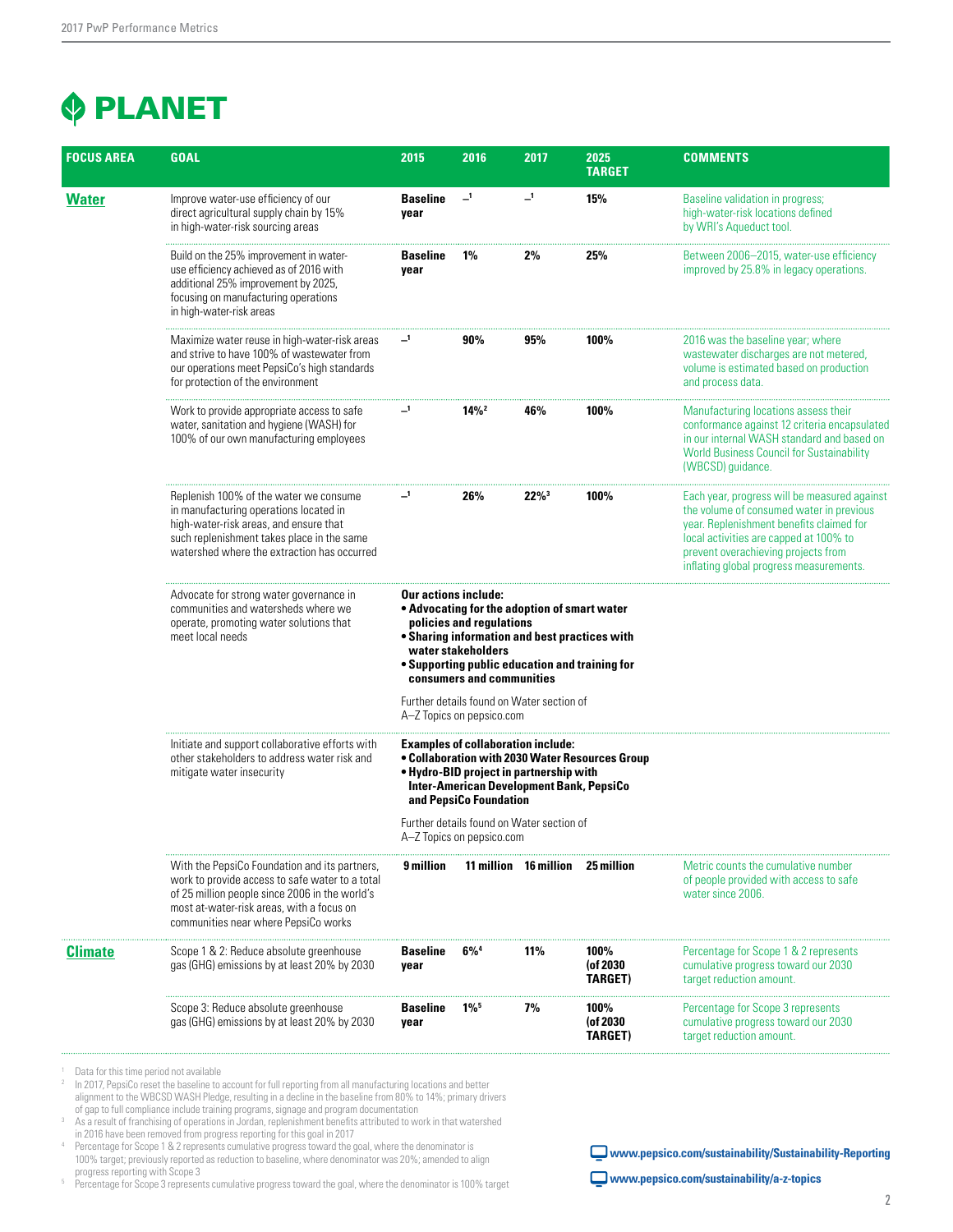### **PLANET**

| <b>FOCUS AREA</b>              | <b>GOAL</b>                                                                                                                                         | 2015                       | 2016                                                                       | 2017                | 2025<br><b>TARGET</b>                                                                          | <b>COMMENTS</b>                                                                                                                  |
|--------------------------------|-----------------------------------------------------------------------------------------------------------------------------------------------------|----------------------------|----------------------------------------------------------------------------|---------------------|------------------------------------------------------------------------------------------------|----------------------------------------------------------------------------------------------------------------------------------|
| <b>Waste</b>                   | Strive to design 100% of our packaging to<br>be recyclable, compostable or biodegradable                                                            | $\overline{\phantom{0}}$ 1 | $~10-85%$                                                                  | $~1.85\%$           | 100%                                                                                           | Updated from "Strive to design 100% of our<br>packaging to be recoverable or recyclable" to<br>new language to augment the goal. |
|                                | In partnership with the PepsiCo Foundation,<br>work to increase recycling rates                                                                     |                            | • Partner to increase and improve recycling<br>and future material streams |                     | • Educate and encourage consumers to recycle<br>infrastructure and build solutions for current | Updated from "Partner to increase packaging<br>recycling and recovery rates" to new<br>language to augment the goal.             |
|                                | Strive to achieve zero waste to landfill across all<br>of our direct operations through efficient<br>and responsible waste management               | 8%                         | 7%                                                                         | 5%                  | $< 1\%$                                                                                        |                                                                                                                                  |
| <b>Sustainable</b><br>sourcing | Through PepsiCo's Sustainable Farming Program<br>(SFP) <sup>2</sup> , strive to sustainably source our direct<br>agricultural raw materials by 2020 |                            |                                                                            | $24\%$ <sup>3</sup> | 100%<br>(2020)<br><b>TARGET)</b>                                                               |                                                                                                                                  |
|                                | % of directly sourced crops grown by farmers<br>engaged through our SFP by 2020                                                                     | 22%                        | 34%                                                                        | 79%                 | 100%<br>(2020)<br><b>TARGET)</b>                                                               |                                                                                                                                  |
|                                | Seek to sustainably source our traceable<br>non-direct major agricultural raw material<br>ingredients by 2025                                       |                            |                                                                            | 12%                 | 100%                                                                                           |                                                                                                                                  |
|                                | Sustainably source 100% of our palm<br>oil by 2020                                                                                                  | 8%                         | 16%                                                                        | 32%                 | 100%<br>(2020)<br><b>TARGET)</b>                                                               | Progress based on volume of certified<br>sustainable palm oil meeting RSPO standard.                                             |
|                                | Sustainably source 100% of our cane<br>sugar by 2020                                                                                                |                            |                                                                            | 34%                 | 100%<br>(2020)<br><b>TARGET)</b>                                                               | Progress based on volume of certified<br>sustainable cane sugar meeting Bonsucro<br>standard.                                    |

<sup>3</sup> Percentage of volume sustainably sourced and verified by a third party

 **www.pepsico.com/sustainability/Sustainability-Reporting**